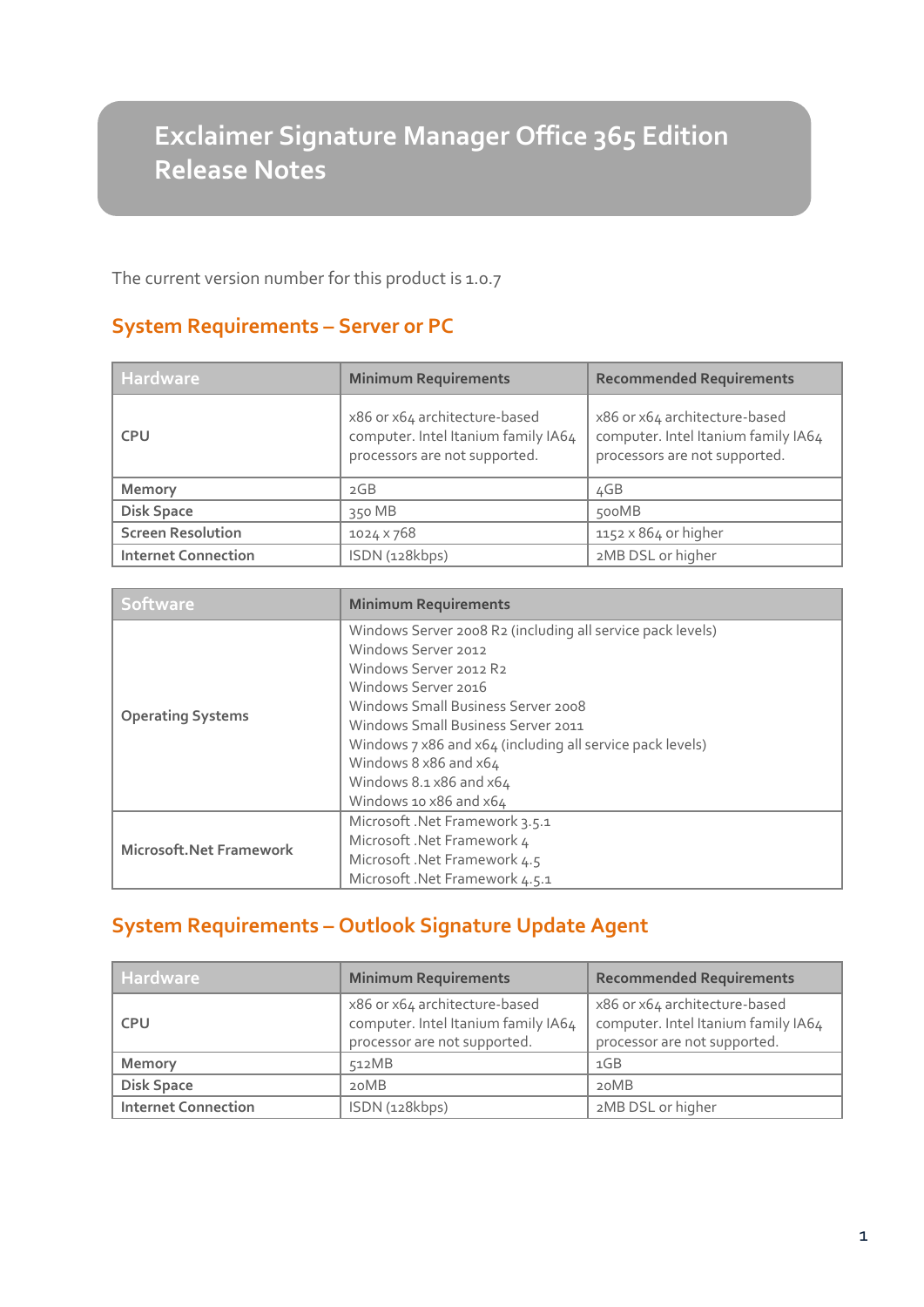| <b>Software</b>          | <b>Minimum Requirements</b>                                            |  |
|--------------------------|------------------------------------------------------------------------|--|
| <b>Operating Systems</b> | Windows Server 2008 R2 (including all service pack levels)             |  |
|                          | Windows Server 2012                                                    |  |
|                          | Windows Server 2012 R2                                                 |  |
|                          | Windows Server 2016                                                    |  |
|                          | Windows Small Business Server 2008                                     |  |
|                          | Windows Small Business Server 2011                                     |  |
|                          | Windows 7 x86 and x64 (including all service pack levels)              |  |
|                          | Windows 8 x86 and x64                                                  |  |
|                          | Windows $8.1 \times 86$ and $\times 64$                                |  |
|                          | Windows 10 x86 and x64                                                 |  |
| <b>Microsoft Outlook</b> | Microsoft Outlook 2010 SP2 x86 and x64                                 |  |
|                          | Microsoft Outlook 2013 (including all service pack levels) x86 and x64 |  |
|                          | Microsoft Outlook 2016 (including all service pack levels) x86 and x64 |  |
| <b>OWA</b>               | Office 365                                                             |  |

## **Downloading**

Please refer to the following link on the Exclaimer website: [http://www.exclaimer.com/signature-manager-office-365-edition/download.](http://www.exclaimer.com/signature-manager-office-365-edition/download)

#### **Installing**

Download and run the 'Signature Manager Office 365 Edition 1.0.7' installation file 'setup.exe'. An MSI is available from support by contacting [support@exclaimer.com.](mailto:support@exclaimer.com)

#### **Uninstalling**

Uninstall can be achieved via the 'setup.exe' or MSI for the currently installed version of 'Signature Manager Office 365 Edition' or via 'Programs and Features' in your Windows operating system.

The configuration files are located in **\ProgramData\Exclaimer Ltd\ Signature Manager Office 365 Edition** and will not be removed as part of the uninstall process.

The uninstall process will not lose any of your configuration or settings. However, as a backup precaution, you may wish to export your configuration.

#### **Export Steps**

- 1. Open the Exclaimer Console.
- 2. Select the 'Exclaimer' node.
- 3. Open the 'Action' menu.
- 4. Select 'Export Configuration...'.
- 5. Select a location and filename for the export.
- 6. Press Save.

This will export all your settings including all your templates and licensing data.